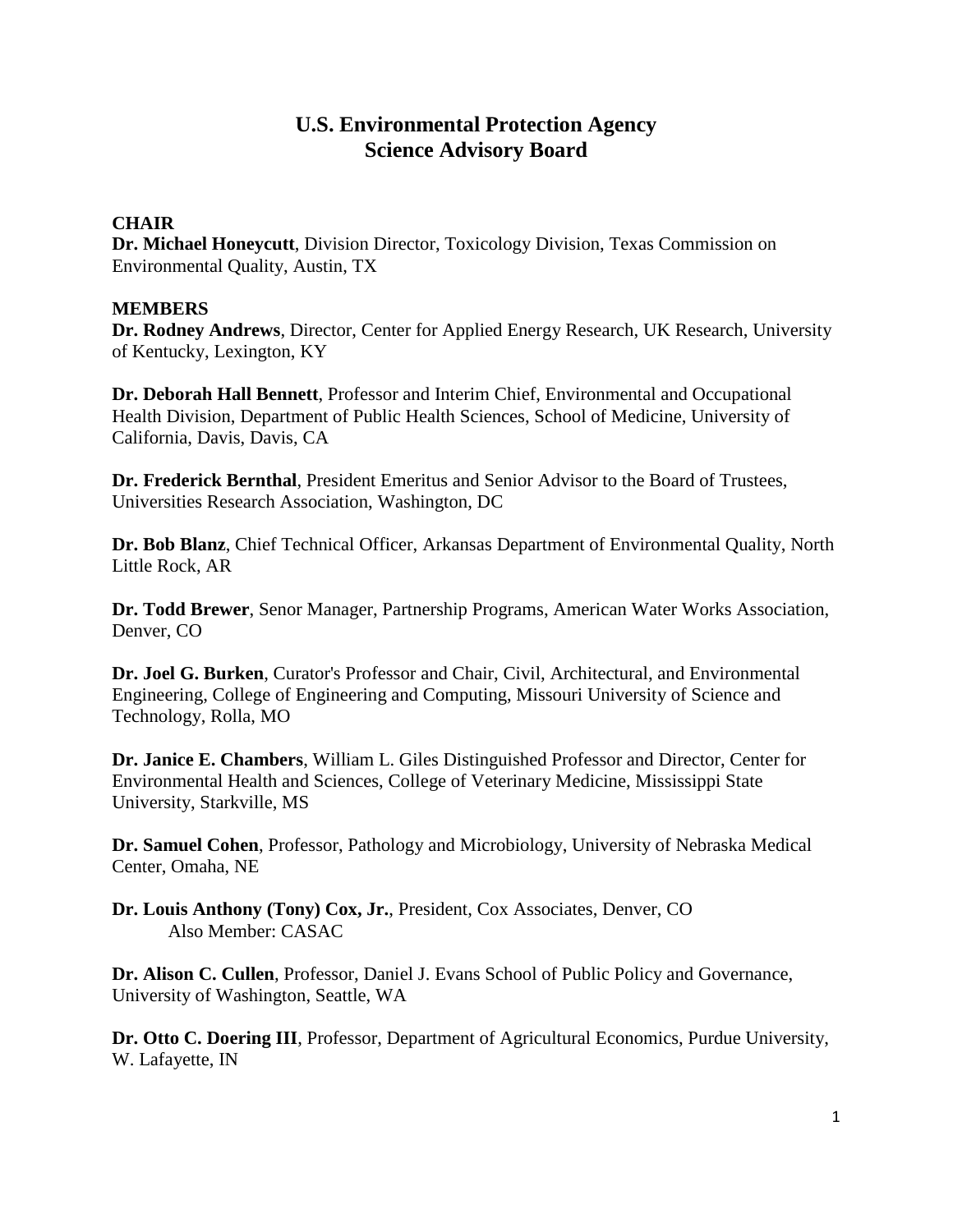**Dr. Joel J. Ducoste**, Professor, Department of Civil, Construction, and Environmental Engineering, College of Engineering, North Carolina State University, Raleigh, NC

**Dr. Susan P. Felter**, Research Fellow, Global Product Stewardship, Procter & Gamble, Mason, OH

**Dr. R. William Field**, Professor, Department of Occupational and Environmental Health and Department of Epidemiology, College of Public Health, University of Iowa, Iowa City, IA

**Dr. H. Christopher Frey**, Glenn E. Futrell Distinguished University Professor, Department of Civil, Construction and Environmental Engineering, College of Engineering, North Carolina State University, Raleigh, NC

**Dr. Joseph A. Gardella**, SUNY Distinguished Professor and John and Frances Larkin Professor of Chemistry, Department of Chemistry, College of Arts and Sciences, University at Buffalo, Buffalo, NY

**Dr. John D. Graham**, Dean, School of Public and Environmental Affairs, Indiana University, Bloomington, IN

**Dr. Steven P. Hamburg**, Chief Scientist, Environmental Defense Fund, Boston, MA

**Dr. Cynthia M. Harris**, Director and Professor, Institute of Public Health, Florida A&M University, Tallahassee, FL

**Dr. Merlin R. Lindstrom**, Vice President Technology, Phillips 66 Research Center, Bartlesville, OK

**Dr. Robert E. Mace**, The Meadows Center for Water and the Environment, Texas State University, San Marcos, TX

**Dr. Clyde F. Martin**, Horn Professor of Mathematics, Emeritus, Department of Mathematics and Statistics, Texas Tech University, Crofton, MD

**Dr. Sue Marty**, Senior Toxicology Leader, Toxicology & Environmental Research, The Dow Chemical Company, Midland, MI

**Dr. Kristina D. Mena**, Associate Professor, Epidemiology, Human Genetics and Environmental Sciences, School of Public Health, University of Texas Health Science Center at Houston, El Paso, TX

**Dr. Surabi Menon**, Director of Research, ClimateWorks Foundation, San Francisco, CA

**Mr. Robert W. Merritt**, Independent Consultant, Houston, TX

**Dr. Larry Monroe**, Independent Consultant, Braselton, GA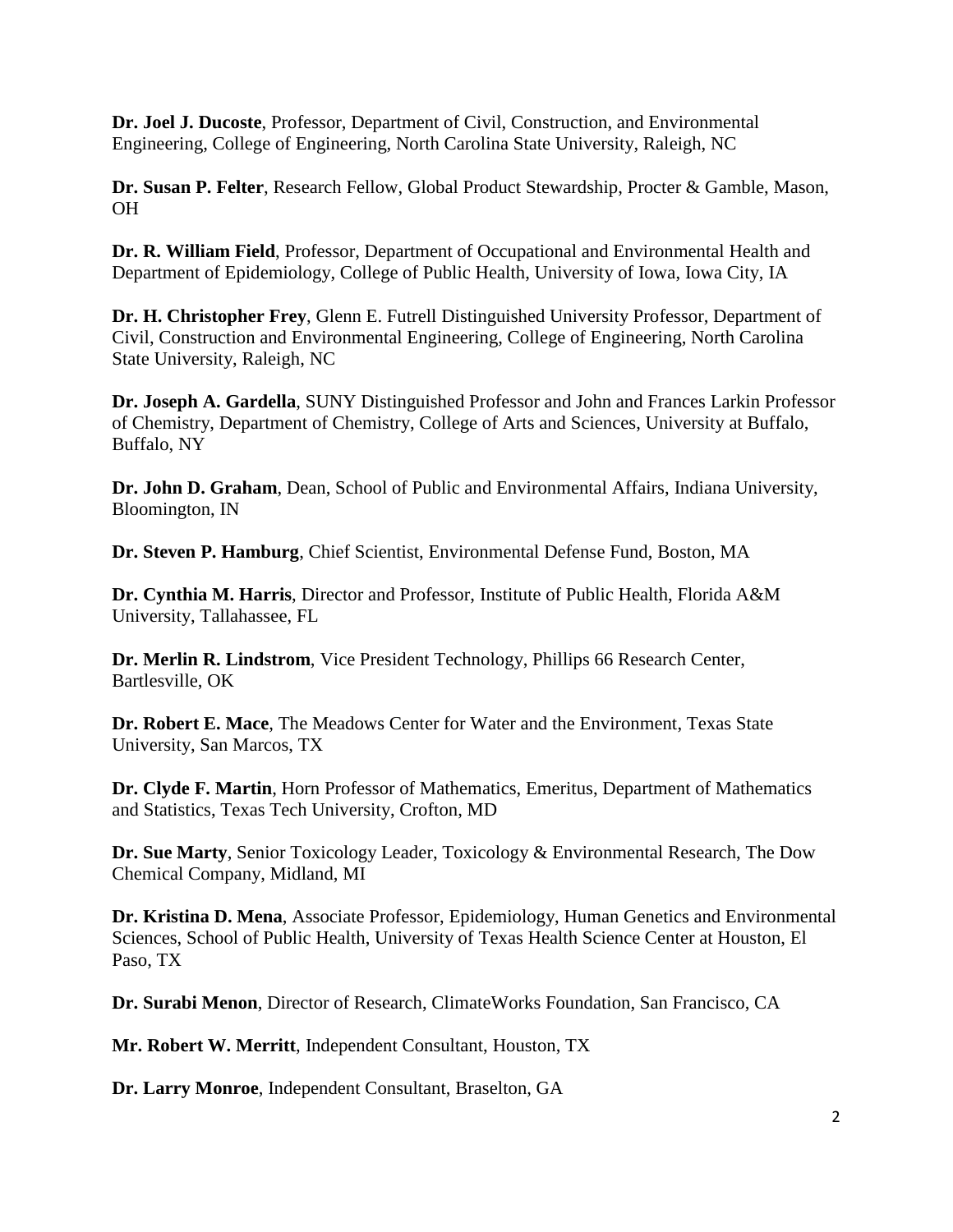**Dr. Thomas F. Parkerton**, Senior Environmental Associate, Toxicology & Environmental Science Division, ExxonMobil Biomedical Science, Houston, TX

**Dr. Robert Phalen**, Professor, Air Pollution Health Effects Laboratory, Medicine, Department of Medicine, University of California-Irvine, Irvine, CA

**Mr. Richard L. Poirot**, Independent Consultant, Burlington, VT

**Dr. Kenneth M. Portier**, Independent Consultant, Athens, GA

**Dr. Robert Puls**, Owner/Principal, Robert Puls Environmental Consulting, Hilton Head Island, SC

**Dr. Kenneth Ramos**, Associate Vice-President of Precision Health Sciences and Professor of Medicine, Arizona Health Sciences Center, University of Arizona, Tucson, AZ

**Dr. Tara L. Sabo-Attwood**, Associate Professor and Chair, Department of Environmental and Global Health, College of Public Health and Health Professionals, University of Florida, Gainesville, FL

**Dr. William Schlesinger**, President Emeritus, Cary Institute of Ecosystem Studies, Millbrook, NY

**Dr. Anne Smith**, Managing Director, NERA Economic Consulting, Washington, DC

**Dr. Richard Smith**, Professor, Department. of Statistics and Operations Research, University of North Carolina, Chapel Hill, NC

**Dr. Jay Turner**, Associate Professor and Vice Dean for Education, Department of Energy, Environmental and Chemical Engineering, School of Engineering & Applied Science, Washington University, St. Louis, MO

**Dr. Jeanne M. VanBriesen**, Duquesne Light Company Professor of Civil and Environmental Engineering, and Director, Center for Water Quality in Urban Environmental Systems (Water-QUEST), Department of Civil and Environmental Engineering, Carnegie Mellon University, Pittsburgh, PA

**Dr. Donald vanderVaart**, Independent Consultant, Raleigh, NC

**Dr. Kimberly White**, Senior Director, Chemical Products and Technology Division, American Chemistry Council, Washington, DC

**Dr. Peter J. Wilcoxen**, Laura J. and L. Douglas Meredith Professor for Teaching Excellence, Director, Center for Environmental Policy and Administration, The Maxwell School, Syracuse University, Syracuse, NY